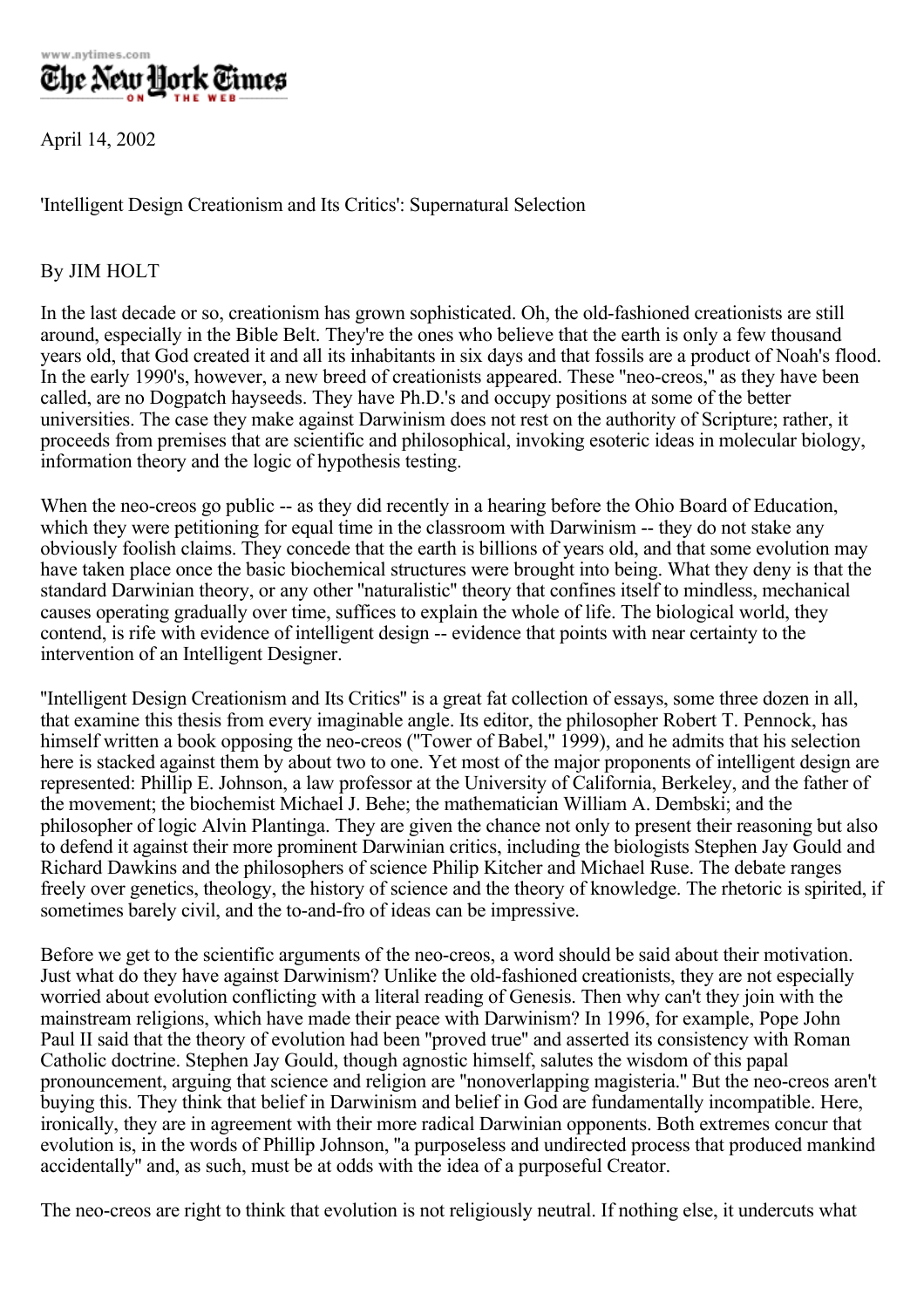has traditionally been the most powerful argument for God's existence, the ''argument from design.'' No longer is the God hypothesis required to explain the intricate complexity of the living world. Christian intellectuals who accept Darwinism insist that evolution still leaves ample scope for a Creator-God, one who got the universe rolling in just the right way so that, by sheer chemistry and physics, beings like us would inevitably appear without further supernatural meddling. Ernan McMullin, a philosopher of science at Notre Dame who also happens to be a Catholic priest, argues that the resources of God's original creation ''were sufficient for the generation of the successive orders of complexity that make up our world.'' (Another contributor wonders whether the creationist idea of divine action hasn't been ''unduly affected by the 'special effects' industry.'') But this deistic notion of God holds little appeal for the neo-creos. They remain vexed that, as Richard Dawkins pointedly observes, ''Darwin made it possible to be an intellectually fulfilled atheist.''

To regain the advantage for religion, the neo-creos have devised a two-part strategy. First, they try to establish their intelligent-design theory as the only alternative to Darwinism for explaining life. (The content of intelligent design is deliberately left vague: it can mean either creation by the designing agent or purposefully ''guided'' evolution.) Then they proceed negatively, deploying various arguments to show that Darwinian mechanisms could not possibly do the trick. The logic of this strategy is impeccable: Either Darwinism or intelligent design. Not Darwinism. Therefore, intelligent design. Armed with that conclusion, they hope to pry scientifically minded people away from a purely secular worldview.

AT the moment, there is no serious scientific rival to Darwinism. Indeed, if the explanation for the origin and complexity of life must be sought in physical mechanisms, then an evolutionary theory of some sort would seem to be inevitable. But why, the neo-creos ask, should other sorts of explanations -- those positing intelligent causes, supernatural interventions -- be ruled out by fiat? To do so betrays a commitment to ''metaphysical naturalism,'' the doctrine that nature is a system of material causes and effects sealed off from outside influences; and that, they say, is a matter of faith, not proof. But the Darwinians have a devastating retort to the charge of metaphysical naturalism: nothing succeeds like success. As Michael Ruse points out, modern science's refusal to cry miracle when faced with explanatory difficulties has yielded ''fantastic dividends.'' Letting divine causes fill in wherever naturalistic ones are hard to find is not only bad theology -- it leaves you worshiping a ''God of the gaps'' -- but it is also a science-stopper.

Besides, the evidence for Darwinism looks awfully strong. Yes, there are internal disagreements over the mechanisms and tempo of evolution. But the core thesis that all living things have a common ancestry, long supported by the pattern of structural similarities among them and by the fossil record, has received stunning new confirmation from molecular genetics. Johnson does his lawyerly best to cast doubt on the evidence for common ancestry. However, the more tough-minded of the neo-creos are willing to accept the historical claim that organisms evolved from one another. They even acknowledge a role for the standard Darwinian mechanism (natural selection operating on random variation) in the process. To make good on the second part of their strategy, the Not Darwinism part, they instead try to show that for deeper reasons Darwinism is bound to fall short of telling the whole story. They have three main arguments, all of which seem clever at first blush.

Michael Behe attacks Darwinism at the molecular level, recapitulating the case he made in his 1996 book, ''Darwin's Black Box.'' If you peer inside a cell, Behe says, you see wonderfully intricate little machines, made out of proteins, that carry on the functions necessary for life. They are so precisely engineered that they exhibit what he calls ''irreducible complexity'': alter or remove a single part and the whole thing would grind to a halt. How could such cellular machinery have evolved in piecemeal fashion through a series of adaptations, as Darwinism holds?

Alvin Plantinga makes a philosophical assault on Darwinism, claiming that it is self-undermining. Suppose the Darwinian theory of evolution were true. Then, Plantinga submits, our mental machinery, having developed from that of lower animals, would be highly unreliable when it came to generating true theories. (As it happens, Darwin himself once confessed to the same ''horrid doubt'' about his theory in a letter: ''Would anyone trust in the convictions of a monkey's mind?'') In other words, if our belief in Darwinism were true, then none of our theoretical beliefs would be reliable -- including our belief in Darwinism.